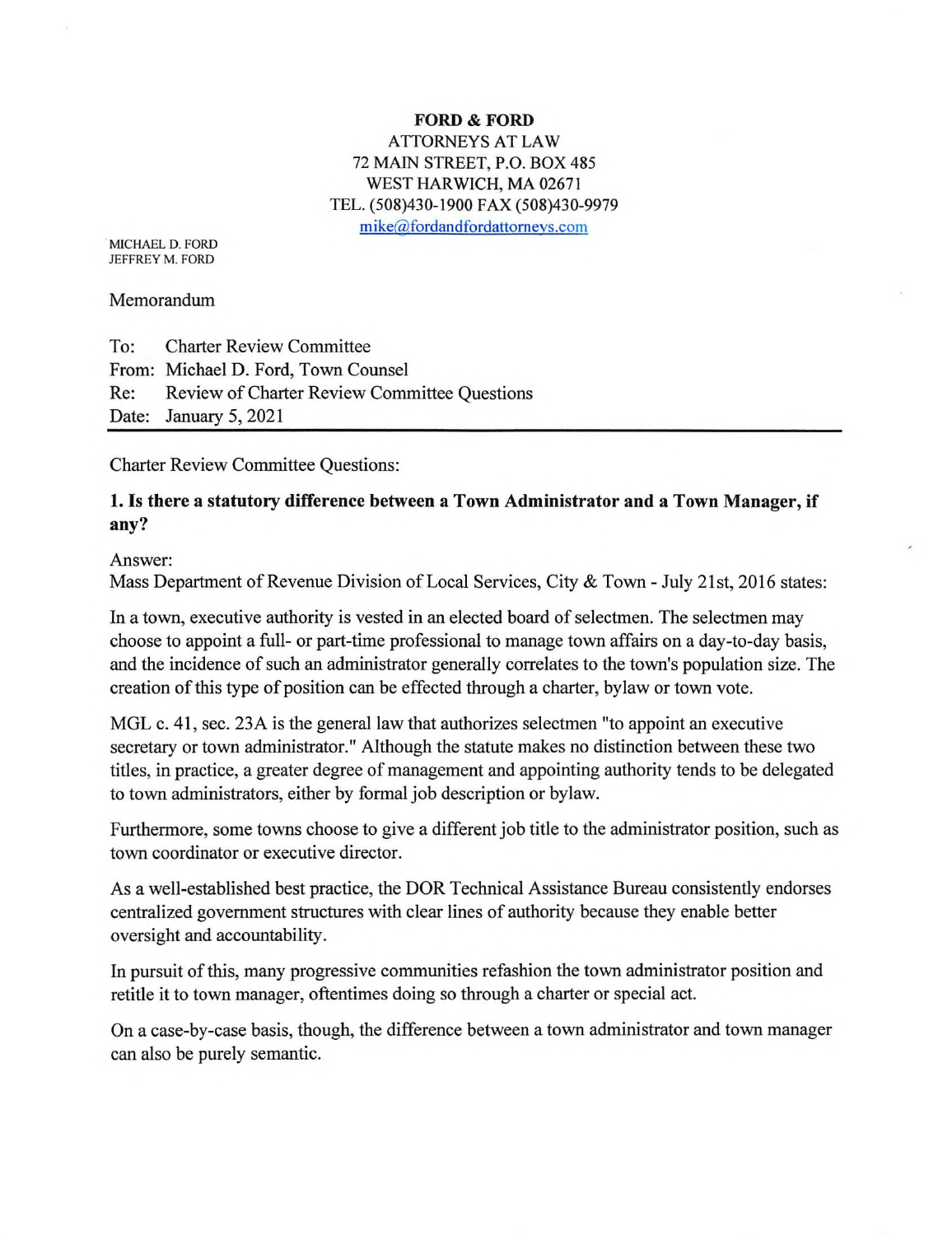The vast majority of towns statewide now have an appointed, professional, administrator-type position (260 towns, 88%). The ranges of work hours, salaries, oversight authority, and appointing powers among these officeholders vary quite widely, however. In 35 towns (12%), the select boards have appointed no administrator position, although there is usually a person performing at least a clerical function for the selectmen. Statewide, the job titles for the professional administrator in towns break out as follows:

- Town administrator: 172 (58%)
- Town manager:  $63$  (21%)
- Executive secretary: 8 (3%)
- Town coordinator: 6 (2%)
- Other titles: 7 (2%)

**(Note the above statistics are from the 2017 article and may have changed.)**

Also, the Municipal Law & Practice  $\S 6.13$  (5<sup>th</sup> ed.) entitled "Town manager—Town" administrator—Executive secretary" states in pertinent part, that:

A number of Massachusetts towns have town manager forms of government. Such a form is not provided for in the general laws of the Commonwealth. Each charter providing for a town manager is different due to the desires of the individual communities. Some towns favor a "strong" town manager, with greater personal responsibility and power, and more secure tenure, while other towns favor a "weaker" town administrator, who serves under the direction and supervision of the selectmen, at their pleasure, and who may be, in effect, little more than an administrative assistant. When the duties, powers and rights of a town executive are at issue, the charter pertaining to the town in question must be studied.<sup>1</sup> The purpose of city or town manager governance is to concentrate administrative authority and responsibility in a professional manager, to the end of efficient and economic administration of municipal affairs.<sup>2</sup> A town, by vote or by-law, may authorize its selectmen to appoint an executive secretary or town administrator for a term of one or three years. Such executive secretary or town administrator may be removed at the discretion of the selectmen. During his term of office, he or she may hold no elective town office. He or she may, however, be appointed to any other town office, consistent with the duties of executive secretary or town administrator, either by the selectmen or, with the approval of the selectmen, by any other town officer, board, committee or commission. The duties will be those assigned by the selectmen and relating to the administration of town affairs or any town office or department under their jurisdiction or control. With the selectmen's approval, the executive secretary or town administrator may perform such other duties as may be requested by any town officer, board, committee or commission.3

#### **2. Is a Charter Commission necessary to change the job description ofthe Town Administrator ifthe position becomes a Town Manager?**

**M.G.L. c. 43B § 10. Amendments to charter previously adopted or revised under this chapter; procedure,** states in pertinent part that: a) Amendments to a city or town charter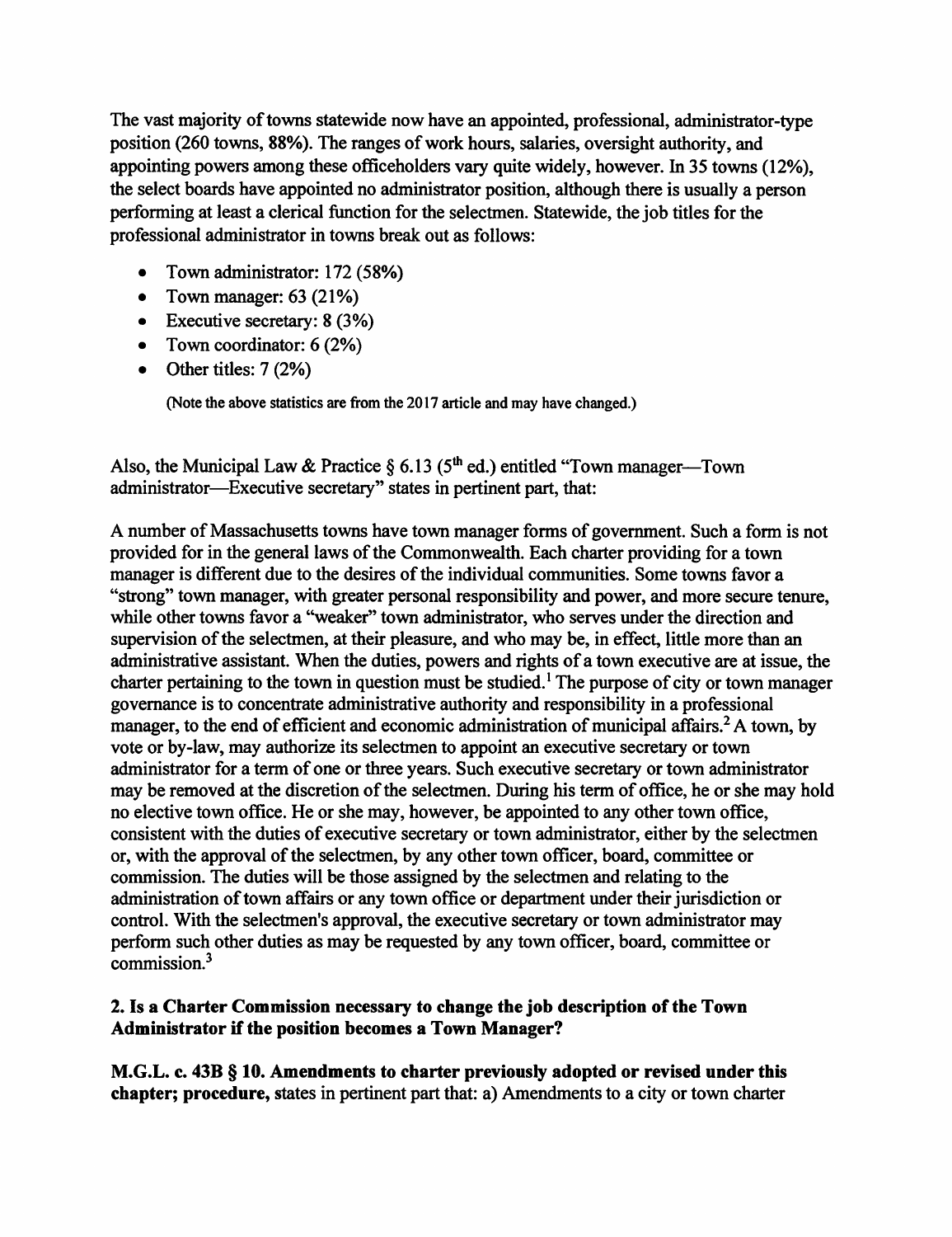previously adopted or revised under this chapter may be proposed by the city council of a city or the town meeting of a town by a two thirds vote in the manner provided by this section; provided, that amendments of a city charter may be proposed only with the concurrence of the mayor in every city that has a mayor, and that only a charter commission elected under this chapter mav propose any change in a charter relating in any wav to the composition, mode of election or appointment, or terms of office of the legislative body, the mayor or city manager, or the board of selectmen or town manager. In this section, the word "mayor" shall mean an officer elected by the voters as the chief executive officer of a city or an officer lawfully acting as such, and the term "two thirds vote" shall mean, in cities, a vote, taken by yeas and nays, of two thirds of the members of a city council present and voting thereon, and shall mean, in towns, the vote of two thirds of the voters present and voting at a duly called meeting.

(b) In addition to any amendment proposed by a city council or town meeting under subsection (a) the city council or town meeting shall consider and vote upon any suggested charter amendment which it would have the power to propose under subsection (a), and which is not substantially the same as an amendment already considered and voted upon by it within the last twelve months, and which is suggested to it in a written request signed by the mayor or city manager or any member of the city council in a city or by the town manager or any selectman of a town, or is suggested to it by a petition in substantially the form set forth in section fifteen, signed and completed in accordance with the instructions contained therein by at least ten registered voters in the case of a town and by as many registered voters, in the case of a city, as would be required to nominate a charter commission member in such city under section five, which written request or petition shall be filed with the city or town clerk.

A charter commission is necessary for the changes underlined above.

## **3. Is it necessary to have the Select Board change hats to Park Commissioners to conduct business about Parks issues at a meeting?**

If the Select Board is acting on matters as Park Commissioners then notice should be given by the Select Board acting as Park Commissioners and when they act on such matters at such meeting then they should announce that they are acting as Park Commissioners.

## **4. Is there any State statute or other enabling authority the outlines the procedure for an elected board being changed to an appointed board in a town charter?**

You would have to follow M.G.L. c. 43B, §10 set forth above.

## **M.G.L. c. 41, § 1. Town officers to be elected; tenure**

Every town at its annual meeting shall in every year when the term of office of any incumbent expires, and except when other provision is made by law or by charter, choose by ballot from its registered voters the following town officers for the following terms of office:...Three or more members of the board of health for the term of one or more years if the town provides for such board, otherwise the selectmen shall act as a board of health.

# **M.G.L. c. 41 § IB. Appointed town offices and boards; acceptance by voters**